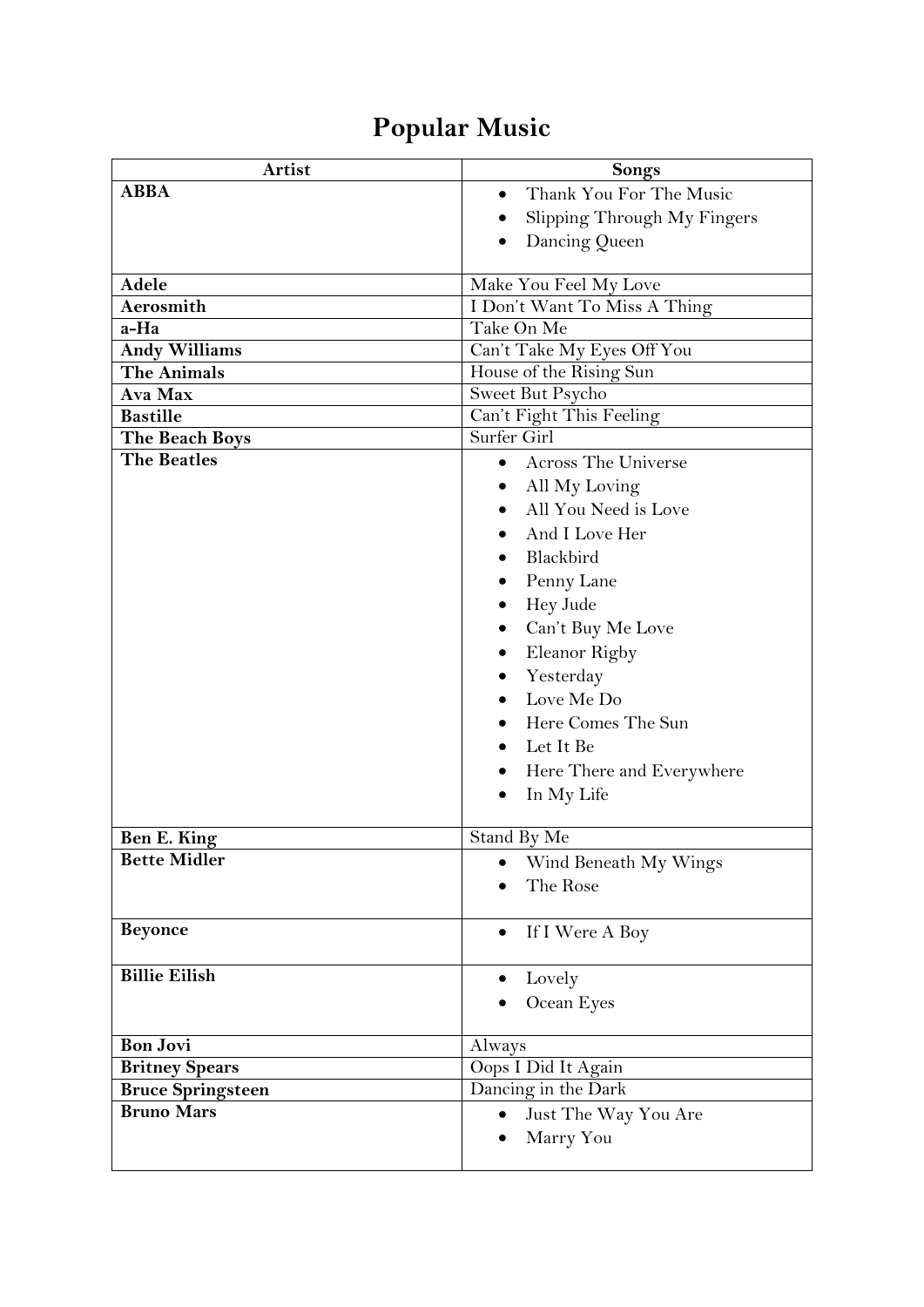| <b>Bryan Adams</b>    | Everything I Do (I Do It For You) |
|-----------------------|-----------------------------------|
|                       | Heaven                            |
|                       |                                   |
| Camilla Cabelo        | Havana                            |
|                       | Senorita                          |
|                       |                                   |
| <b>Celine Dion</b>    | The Prayer                        |
| Chaka Khan            | Ain't Nobody                      |
| <b>Cher</b>           | I Found Someone                   |
| <b>Chris de Burgh</b> | Lady in Red                       |
| Christina Perri       | A Thousand Years<br>$\bullet$     |
|                       | Jar of Hearts                     |
|                       |                                   |
| <b>Clean Bandit</b>   | Symphony                          |
|                       | Rather Be                         |
|                       |                                   |
| <b>Cliff Richard</b>  | Congratulations!                  |
| Coldplay              | Clocks<br>$\bullet$               |
|                       | Everglow                          |
|                       | Paradise                          |
|                       | Yellow                            |
|                       |                                   |
| <b>Cyndi Lauper</b>   | <b>True Colours</b>               |
|                       | Time After Time                   |
|                       |                                   |
| <b>Damien Rice</b>    | The Blower's Daughter             |
| <b>David Bowie</b>    | Life on Mars                      |
| David Gray            | This Year's Love                  |
| <b>Dean Martin</b>    | That's Amore                      |
| <b>Des'ree</b>        | I'm Kissing You                   |
| <b>Dolly Parton</b>   | I Will Always Love You            |
| Dua Lipa              | Love Again                        |
| <b>Ed Sheeran</b>     | Give Me Love                      |
|                       | Thinking Out Loud                 |
|                       | Shape of You                      |
|                       | Photograph                        |
|                       | Perfect                           |
|                       |                                   |
| Elbow                 | One Day Like This                 |
| <b>Ellie Goulding</b> | How Long Will I Love You          |
|                       | Love Me Like You Do               |
|                       |                                   |
| <b>Elton John</b>     | Goodbye Yellow Brick Road         |
|                       | Your Song                         |
|                       |                                   |
| <b>Elvis Presley</b>  | Can't Help Falling in Love        |
|                       | Love Me Tender                    |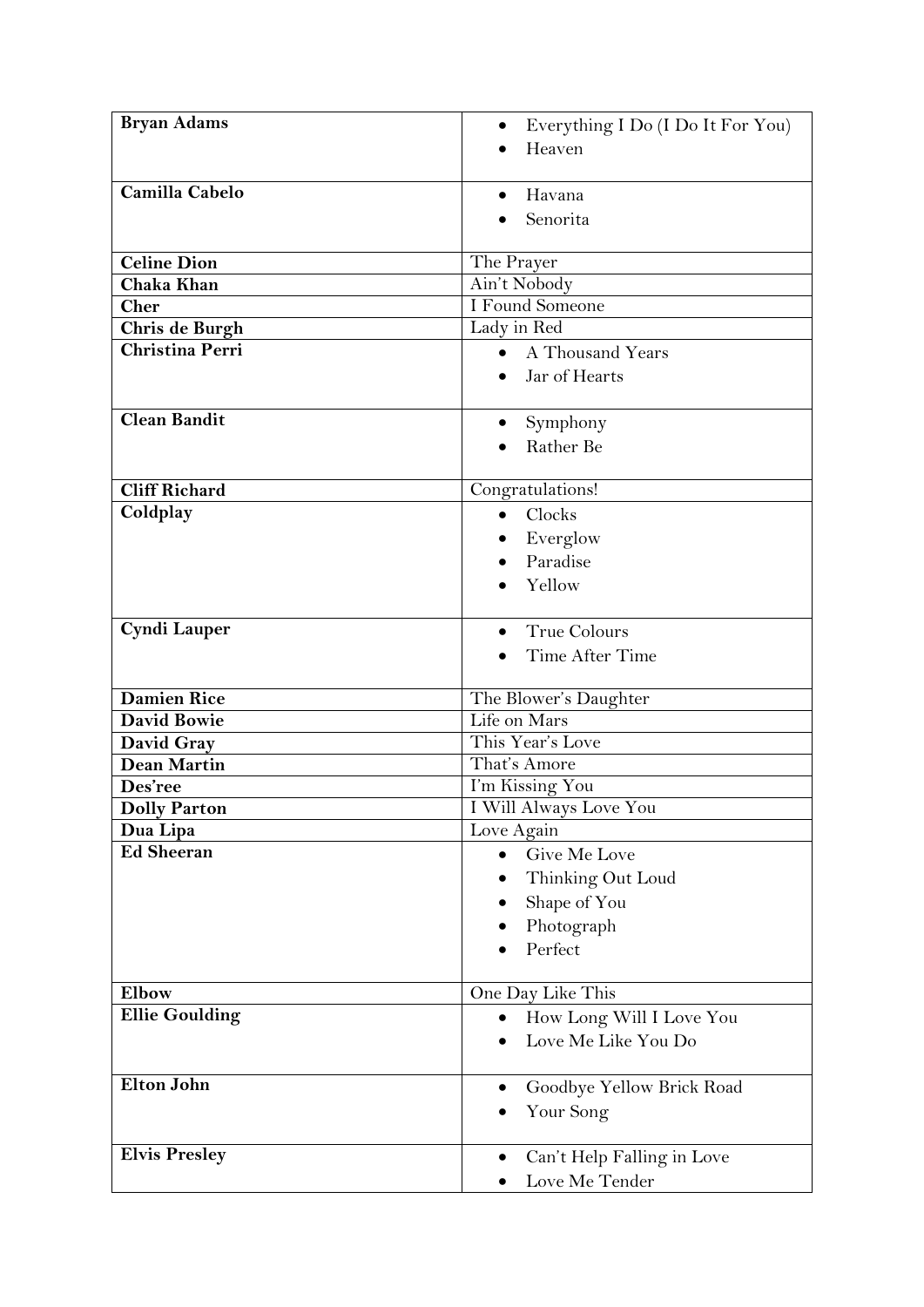|                                          | The Wonder of You                |
|------------------------------------------|----------------------------------|
| <b>Emile Sande</b>                       | Beneath Your Beautiful           |
| <b>Eric Clapton</b>                      | Wonderful Tonight                |
| <b>Eva Cassidy</b>                       | I Know You By Heart<br>$\bullet$ |
|                                          | Songbird                         |
|                                          |                                  |
| <b>Fleetwood Mac</b>                     | Dreams                           |
| <b>Florence and the Machine</b>          | Dog Days Are Over                |
|                                          | Cosmic Love                      |
|                                          |                                  |
| <b>Frank Sinatra</b>                     | I'll Be Seeing You               |
| George Ezra                              | Shotgun                          |
| <b>Goo Goo Dolls</b>                     | Iris                             |
| <b>Green Day</b>                         | Good Riddance/Time of Your Life  |
| Guns 'n' Roses                           | Sweet Child of Mine              |
| <b>Herb Alpert</b>                       | This Guy's In Love               |
| <b>Jack Johnson</b>                      | Better Together                  |
| <b>James Arthur</b><br><b>Jason Mraz</b> | Say You Won't Let Go             |
|                                          | I'm Yours<br>$\bullet$           |
|                                          | I Won't Give Up                  |
| <b>Jazz Standards</b>                    | Ain't Misbehavin'                |
|                                          | At Last                          |
|                                          | All The Things You Are           |
|                                          | <b>Autumn Leaves</b>             |
|                                          | But Not For Me                   |
|                                          | Dream                            |
|                                          | Misty                            |
|                                          | Moon River                       |
|                                          | Embraceable You                  |
|                                          | Stormy Weather                   |
|                                          | Fools Rush In                    |
|                                          | Softly, As In A Morning Sunrise  |
|                                          | Georgia On My Mind               |
|                                          | How Deep Is The Ocean            |
|                                          | I Got Rhythm                     |
|                                          | I'll Walk Beside You             |
|                                          | Unforgettable                    |
|                                          | I've Got a Crush On You          |
|                                          | Stardust                         |
|                                          | Days of Wine and Roses           |
|                                          | $L-O-V-E$                        |
|                                          | Someone To Watch Over Me         |
|                                          | What a Wonderful World           |
|                                          | Secret Love                      |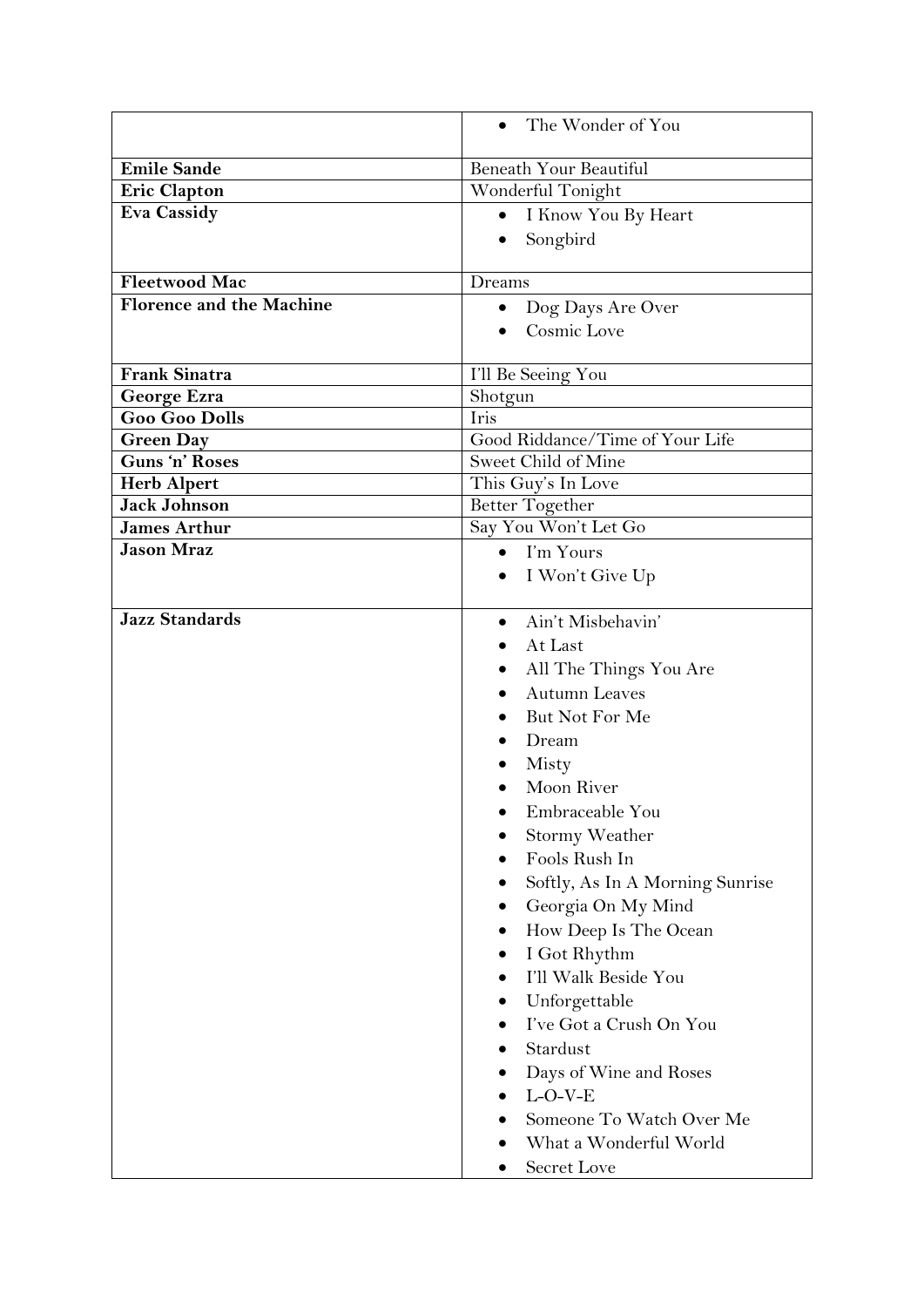|                        | Time After Time<br>$\bullet$     |
|------------------------|----------------------------------|
|                        | The Shadow of Your Smile         |
|                        |                                  |
| <b>John Denver</b>     | Annie's Song                     |
| <b>John Legend</b>     | All Of Me                        |
| Joni Mitchell          | <b>Both Sides Now</b>            |
| <b>Josh Groban</b>     | You Raise Me Up                  |
| <b>Justin Bieber</b>   | Despacito<br>$\bullet$           |
|                        | Anyone                           |
|                        |                                  |
| KC & Jojo              | In My Life                       |
| Keane                  | Somewhere Only We Know           |
| <b>Kelly Clarkson</b>  | <b>Because of You</b>            |
| <b>The Killers</b>     | Mr Brightside                    |
| <b>Kings of Leon</b>   | Use Somebody                     |
| Lady Gaga              | • Bad Romance                    |
|                        | Edge of Glory<br>$\bullet$       |
|                        |                                  |
| Lana Del Rey           | Video Games                      |
| <b>Leonard Cohen</b>   | Hallelujah                       |
| Lewis Capaldi          | Someone You Loved                |
| <b>Lionel Richie</b>   | <b>Endless Love</b><br>$\bullet$ |
|                        | From This Moment On              |
|                        |                                  |
|                        | Lady                             |
| <b>The Lumineers</b>   | Ho Hey                           |
| <b>Madness</b>         | It Must Be Love                  |
| <b>Mariah Carey</b>    | Hero                             |
| Maroon 5               | She Will Be Loved<br>$\bullet$   |
|                        | Girls Like You                   |
|                        |                                  |
| <b>Massive Attack</b>  | Teardrop                         |
| <b>McFly</b>           | All About You                    |
| Metallica              | Nothing Else Matters             |
| <b>Michael Buble</b>   | Everything                       |
| <b>The Moody Blues</b> | Nights in White Satin            |
| <b>Natalie Cole</b>    | This Will Be An Everlasting Love |
| <b>Norah Jones</b>     | Come Away With Me                |
| Oasis                  | Wonderwall                       |
| OMI                    | Cheerleader                      |
| <b>One Direction</b>   | Little Things                    |
| <b>Owl City</b>        | Fireflies                        |
| Paramore               | • The Only Exception             |
|                        | Still Into You<br>$\bullet$      |
|                        |                                  |
| Petula Clark           | Downtown                         |
| <b>The Police</b>      | Every Breath You Take            |
| <b>The Pretenders</b>  | I'll Stand By You                |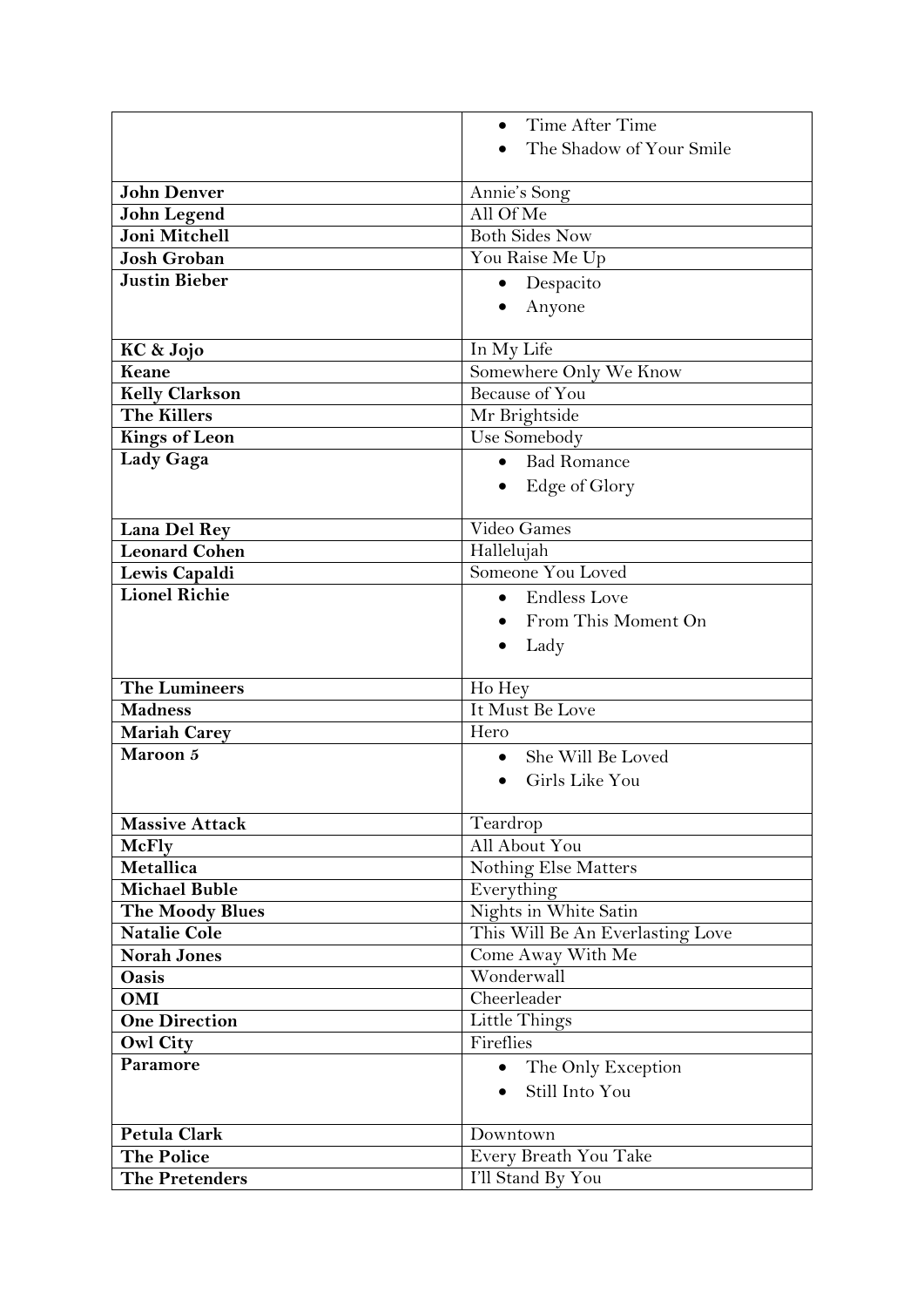| Prince                 | Purple Rain                         |
|------------------------|-------------------------------------|
| Queen                  | Crazy Little Thing Called Love      |
|                        | I Want To Break Free                |
|                        | Love Of My Life                     |
|                        |                                     |
|                        | You're My Best Friend               |
| Radiohead              | Karma Police                        |
| <b>Randy Newman</b>    | Feels Like Home                     |
| R.E.M.                 | <b>Everybody Hurts</b>              |
| Rihanna                | Stay                                |
| Roberta Flack          | The First Time Ever I Saw Your Face |
| <b>Ronan Keating</b>   | When You Say Nothing At All         |
| <b>Rod Stewart</b>     | You're In My Heart                  |
| <b>Sam Cooke</b>       | You Send Me                         |
| <b>Savage Garden</b>   | Truly Madly Deeply                  |
| <b>Scott McKenzie</b>  | If You're Going to San Francisco    |
| Seal                   | Kiss from a Rose                    |
| <b>Edward Sharp</b>    | Home                                |
| Sia                    | Chandelier                          |
|                        | Titanium                            |
|                        |                                     |
| Simon & Garfunkel      | 59th Street Bridge Song             |
|                        | Sound of Silence                    |
|                        | <b>Bridge Over Troubled Water</b>   |
| <b>Snow Patrol</b>     | Chasing Cars<br>٠                   |
|                        | Run                                 |
| <b>Stevie Wonder</b>   | I Just Called To Say I Love You     |
|                        |                                     |
|                        | Isn't She Lovely                    |
|                        | My Cherie Amour                     |
|                        | You Are The Sunshine Of My Life     |
| Sting                  | Fields of Gold                      |
| <b>Taylor Swift</b>    | Love Story                          |
|                        | <b>Wildest Dreams</b>               |
| <b>The Temptations</b> | My Girl                             |
| <b>Tom Odell</b>       | Grow Old With Me                    |
| Toploader              | Dancing in the Moonlight            |
| <b>The Turtles</b>     | Happy Together                      |
| <b>Vanessa Carlton</b> | A Thousand Miles                    |
| <b>Van Morrison</b>    | Brown Eyed Girl<br>$\bullet$        |
|                        | Have I Told You Lately That I       |
|                        | Love You                            |
|                        | Moondance                           |
|                        |                                     |
| <b>Walk The Moon</b>   | Shut Up and Dance                   |
| The Weeknd             | The Hills<br>$\bullet$              |
|                        | <b>Blinding Lights</b>              |
|                        |                                     |